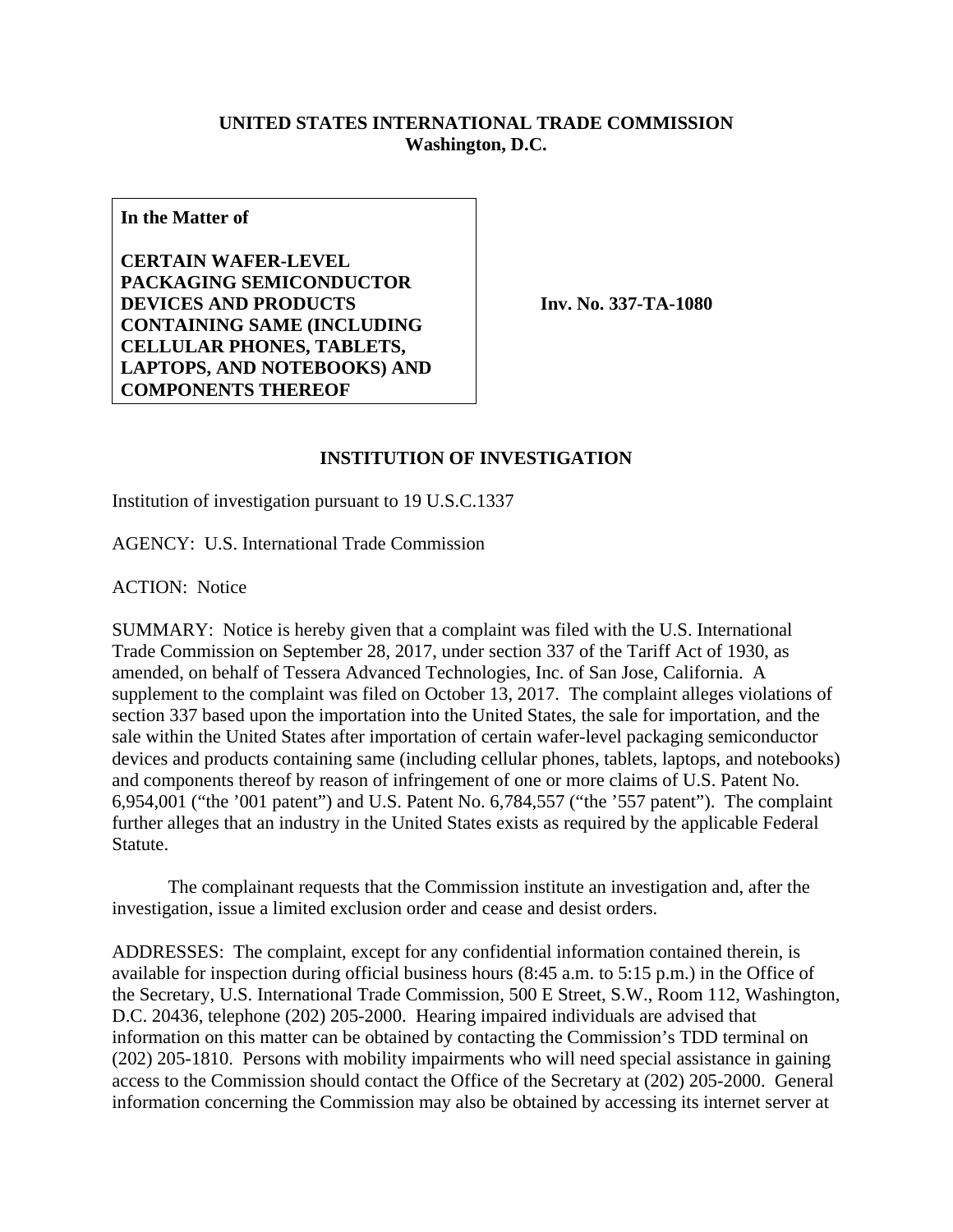https://www.usitc.gov. The public record for this investigation may be viewed on the Commission's electronic docket (EDIS) at https://edis.usitc.gov.

FOR FURTHER INFORMATION CONTACT: The Office of Docket Services, U.S. International Trade Commission, telephone (202) 205-1802.

SUPPLEMENTARY INFORMATION:

AUTHORITY: The authority for institution of this investigation is contained in section 337 of the Tariff Act of 1930, as amended, 19 U.S.C. 1337 and in section 210.10 of the Commission's Rules of Practice and Procedure, 19 C.F.R. 210.10 (2017).

SCOPE OF INVESTIGATION: Having considered the complaint, the U.S. International Trade Commission, on October 30, 2017, ORDERED THAT –

 (1) Pursuant to subsection (b) of section 337 of the Tariff Act of 1930, as amended, an investigation be instituted to determine whether there is a violation of subsection (a)(1)(B) of section 337 in the importation into the United States, the sale for importation, or the sale within the United States after importation of certain wafer-level packaging semiconductor devices and products containing same (including cellular phones, tablets, laptops, and notebooks) and components thereof by reason of infringement of one or more of claims 1-8 of the '557 patent and claims 1-18 of the '001 patent; and whether an industry in the United States exists as required by subsection (a)(2) of section 337;

 (2) For the purpose of the investigation so instituted, the following are hereby named as parties upon which this notice of investigation shall be served:

(a) The complainant is:

Tessera Advanced Technologies, Inc. 3025 Orchard Parkway San Jose, CA 95134

 (b) The respondents are the following entities alleged to be in violation of section 337, and are the parties upon which the complaint is to be served:

> Samsung Electronics Co., Ltd. 129 Samsung-ro, Maetan-3dong, Yeongtong-gu Suwon-si, Gyeonggi-do Republic of Korea 443-742

 Samsung Electronics America, Inc. 85 Challenger Road Ridgefield Park, NJ 07660